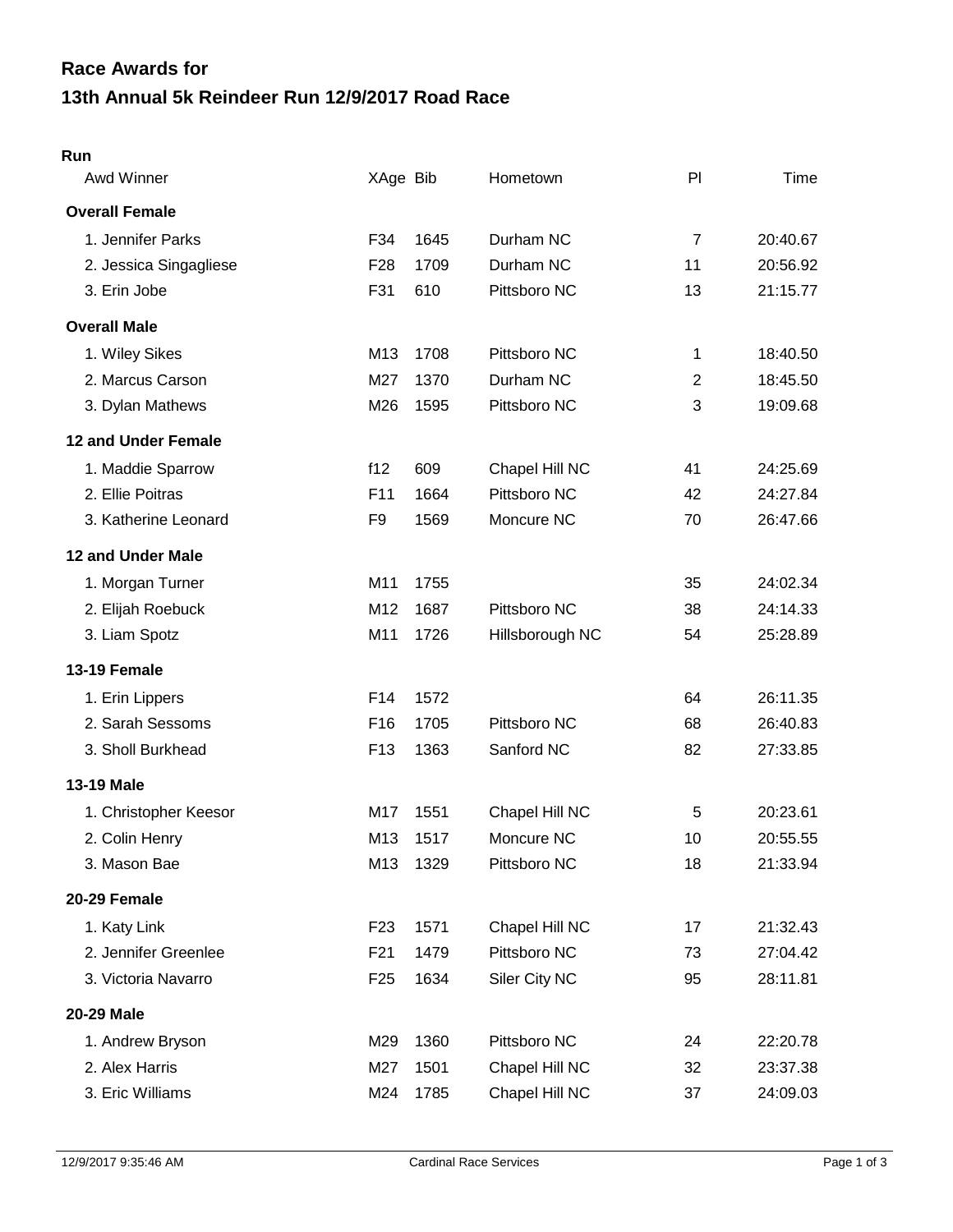## **30-39 Female**

| 1. Ashley Patterson        | F34             | 1647 | Pittsboro NC     | 22  | 22:03.56 |
|----------------------------|-----------------|------|------------------|-----|----------|
| 2. Kristen Breedlove       | F33             | 1351 | Goldston NC      | 33  | 23:40.87 |
| 3. Jaclyn Cook             | F35             | 1390 | Apex NC          | 34  | 23:45.33 |
| 30-39 Male                 |                 |      |                  |     |          |
| 1. phil travars            | M32             | 1750 | Pittsboro NC     | 4   | 19:55.77 |
| 2. Chris Williams          | m33             | 614  | Siler City NC    | 9   | 20:51.93 |
| 3. Shawn Horton            | M39             | 1530 | Wilmington NC    | 12  | 20:59.98 |
| 40-49 Female               |                 |      |                  |     |          |
| 1. Julie Monaco            | F44             | 1619 | Chapel Hill NC   | 15  | 21:30.25 |
| 2. Taylor Transue          | F42             | 1749 | Pittsboro NC     | 45  | 24:54.87 |
| 3. Barclay Spotz           | F43             | 1723 | Hillsborough NC  | 78  | 27:22.42 |
| 40-49 Male                 |                 |      |                  |     |          |
| 1. Jason Leonard           | M41             | 1568 | Moncure NC       | 8   | 20:46.60 |
| 2. Chris Bowling           | M43             | 1349 | Pittsboro NC     | 46  | 24:59.24 |
| 3. Pete Rubinas            | M42             | 1691 | Pittsboro NC     | 47  | 24:59.86 |
| 50-59 Female               |                 |      |                  |     |          |
| 1. Barbara Mathews         | F <sub>59</sub> | 1594 | Pittsboro NC     | 98  | 28:21.40 |
| 2. Sherri Murrell          | F <sub>53</sub> | 1629 | Pittsboro NC     | 118 | 29:39.03 |
| 3. Wendy Cotten            | F <sub>51</sub> | 1395 | Sanford NC       | 148 | 31:15.95 |
| 50-59 Male                 |                 |      |                  |     |          |
| 1. Paul Bishop             | M54             | 1339 | <b>GRAHAM NC</b> | 23  | 22:10.30 |
| 2. Phillip Little          | M50             | 1573 | Pittsboro NC     | 27  | 22:41.11 |
| 3. Greg Hirschfield        | M59             | 1524 | Durham NC        | 43  | 24:39.79 |
| 60-69 Female               |                 |      |                  |     |          |
| 1. Karen Jackson           | F60             | 1538 | Sanford NC       | 57  | 25:35.00 |
| 2. rosemary thorn          | F62             | 1742 | Chapel Hill NC   | 135 | 30:36.90 |
| 3. Beth Goldston           | F65             | 1473 | Pittsboro NC     | 143 | 31:12.71 |
| 60-69 Male                 |                 |      |                  |     |          |
| 1. Clint Bryan             | M62             | 1357 | Pittsboro NC     | 6   | 20:27.85 |
| 2. David King              | m60             | 613  | Goldston NC      | 79  | 27:24.97 |
| 3. Michael Madden          | M62             | 1586 | Chapel Hill NC   | 124 | 29:49.86 |
| <b>70 and Above Female</b> |                 |      |                  |     |          |
| 1. Dorit Kagy              | F76             | 1547 | Siler City NC    | 278 | 49:41.85 |
| 2. Supatra Campbell        | F80             | 1367 | Chapel Hill NC   | 286 | 53:39.73 |
| 3. Judith Tintinalli       | F74             | 1745 | Pittsboro NC     | 290 | 53:44.14 |